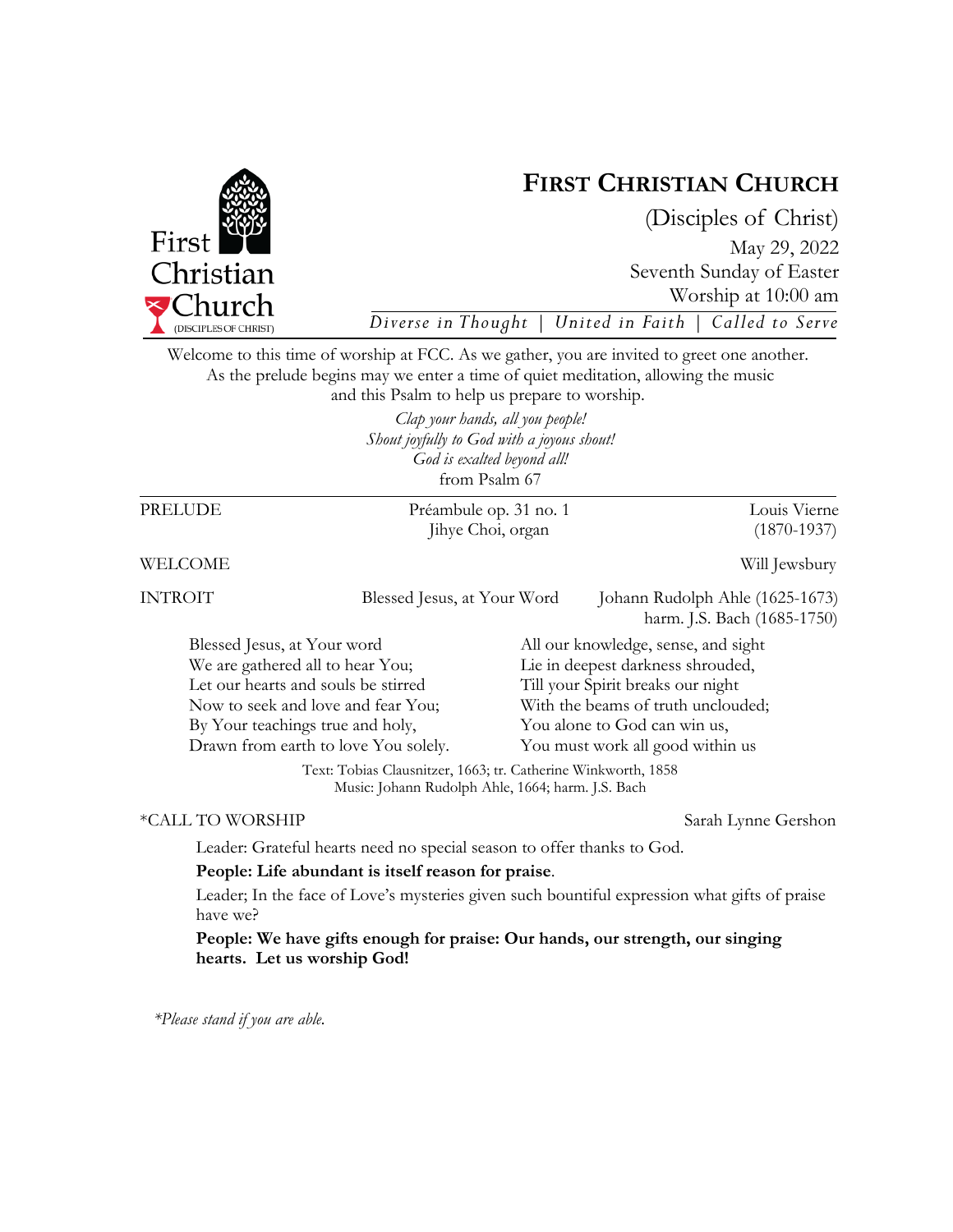# \*OPENING HYMN 323 *(vss. 1 & 2)* Wonderful Words of Life WORDS OF LIFE

-Words and Music: Philip P. Bliss, 1874

*(Children are invited to come to the chancel during the final verse of the hymn.)* 

### \*PASSING OF THE PEACE

Leader: As our children go out to share in a time of Worship and Wonder, may we send them with our blessing.

### **Congregation: The peace of Christ be with you.**

### **Children: And also with you.**

*You are invited to share the peace of Christ by waving your hands. For those who are worshipping at home,*  reach out and share peace through emails, texts and phone calls in the days to come.

### PRAYERS OF THE PEOPLE

We share a responsive lament: Leader: Give to the departed eternal rest.

### **People: Let light perpetual shine upon them.**

Leader: All those who have died in any incident of gun violence. Give to the departed eternal rest.

### **People: Let light perpetual shine upon them.**

Leader: For survivors of gun violence. Grant them comfort and healing.

### **People: Hear us, Lord.**

Leader: For those who have lost loved ones to gun violence. Grant them peace.

### **People: Hear us, Lord.**

Leader: For those first responders who care for victims of gun violence. Protect and strengthen them.

### **People: Hear us, Lord.**

Leader: Lord, have mercy.

### **People: Christ, have mercy.**

Leader: Lord, have mercy

SCRIPTURE Romans 14:1-12 Sarah Lynne Gershon

Leader: The Word of God for the People of God.

### **People: Thanks be to God!**

SERMON People of the Book Will Jewsbury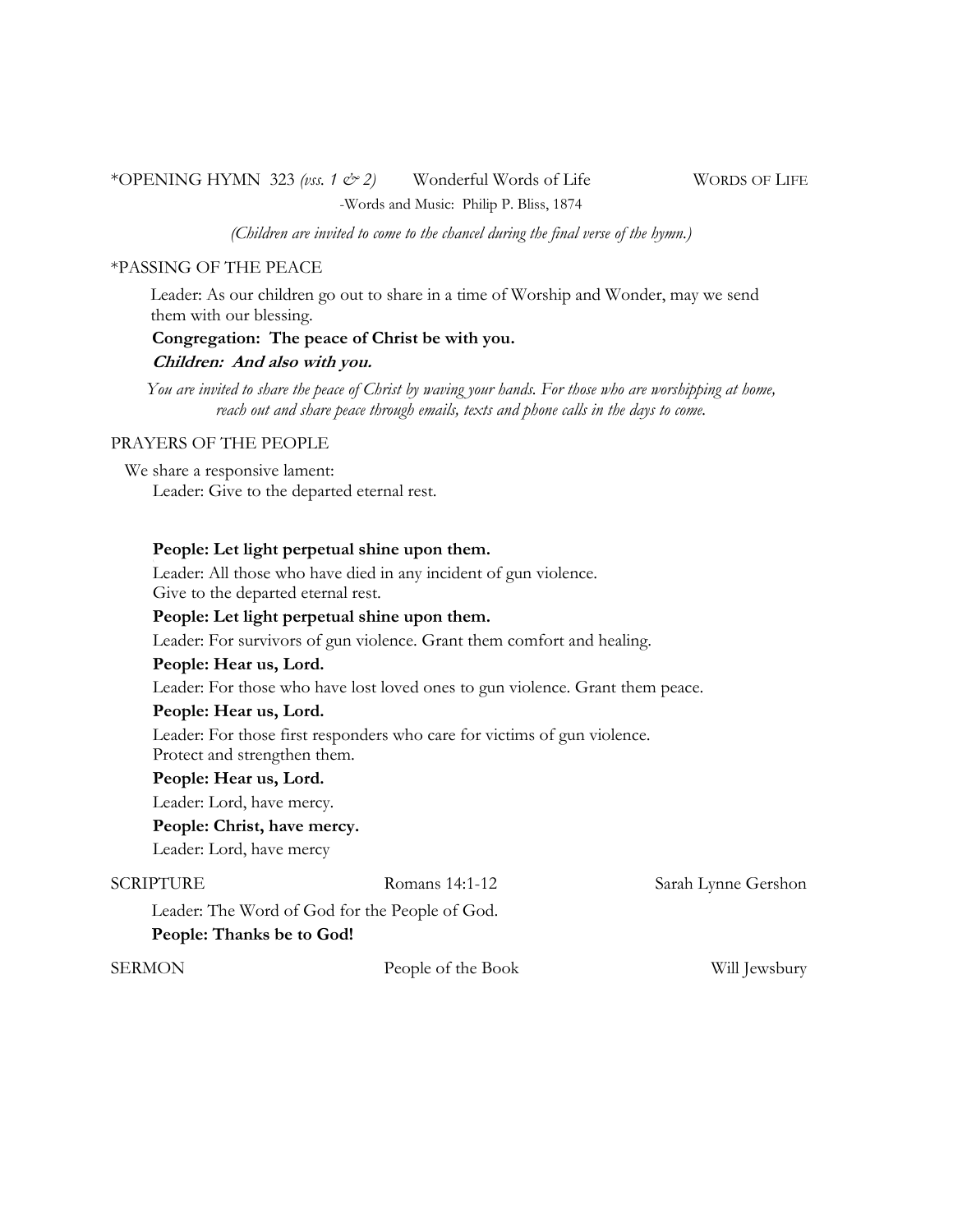ANTHEM Cantique de Jean Racine, Op. 11 Gabriel Fauré (1845-1924)

O Thou Word from on high, our one hope of salvation, Eternal Day of the heavens and the earth, the peaceful night is past; Our voices break the silence. O Lord divine, we pray thee turn thine eyes.

Pour down on us the fire of thy grace and thy favor, that hell may flee before thy mighty Word. Dispel from us the sleep in which our souls now languish, that dulls our heats to the light of thy law.

O Christ, bestow thy favor upon all thy faithful now gathered here to bless thee this day.

Receive the hymns we offer to thy glory. Renewed by thy gifts may we give back to thee. Renewed by thy gifts may we give back to thee. And thus renewed, may we give back to thee.

Text: Jean Racine (1639-1699) English singing translation: Jan Harrington (b. 1943) with assistance from Lynette and Thierry Liberge

### INVITATION TO GIVING

*As you leave the sanctuary at the conclusion of the worship service, please place your tithes and offerings in the trays located at each entrance to the sanctuary. You may also offer your gift online, by mail, through your bank, or by phone (see the insert). Please stand if you are able, as we praise God:* 

Offering Response 46 Doxology Doxology OLD HUNDREDTH

**Praise God from whom all blessings flow, Praise God, all creatures here below; Praise God above, ye heavenly host; Creator, Christ, and Holy Ghost. Amen**.

Prayer of Dedication for the Offering

### THE LORD'S SUPPER

Leader: The Lord be with you. **People: And also with you!**  Leader: Lift up your hearts **People: We lift them up to God.**  Leader: Let us give thanks to God most high!  **People: It is right to give God thanks and praise!** 

Invitation to the Table

Prayer of Consecration for the Bread and Cup

| Communion Hymn 321 | Break Thou the Bread of Life | <b>BREAD OF LIFE</b> |
|--------------------|------------------------------|----------------------|
|                    |                              |                      |

Text: Mary A. Lathbury, 1877 (st. 1 and 2); Alexander Groves, 1913 (st. 3. alt) Music: William F, Sherwin 1877

Words of Institution and Partaking of the Bread and Cup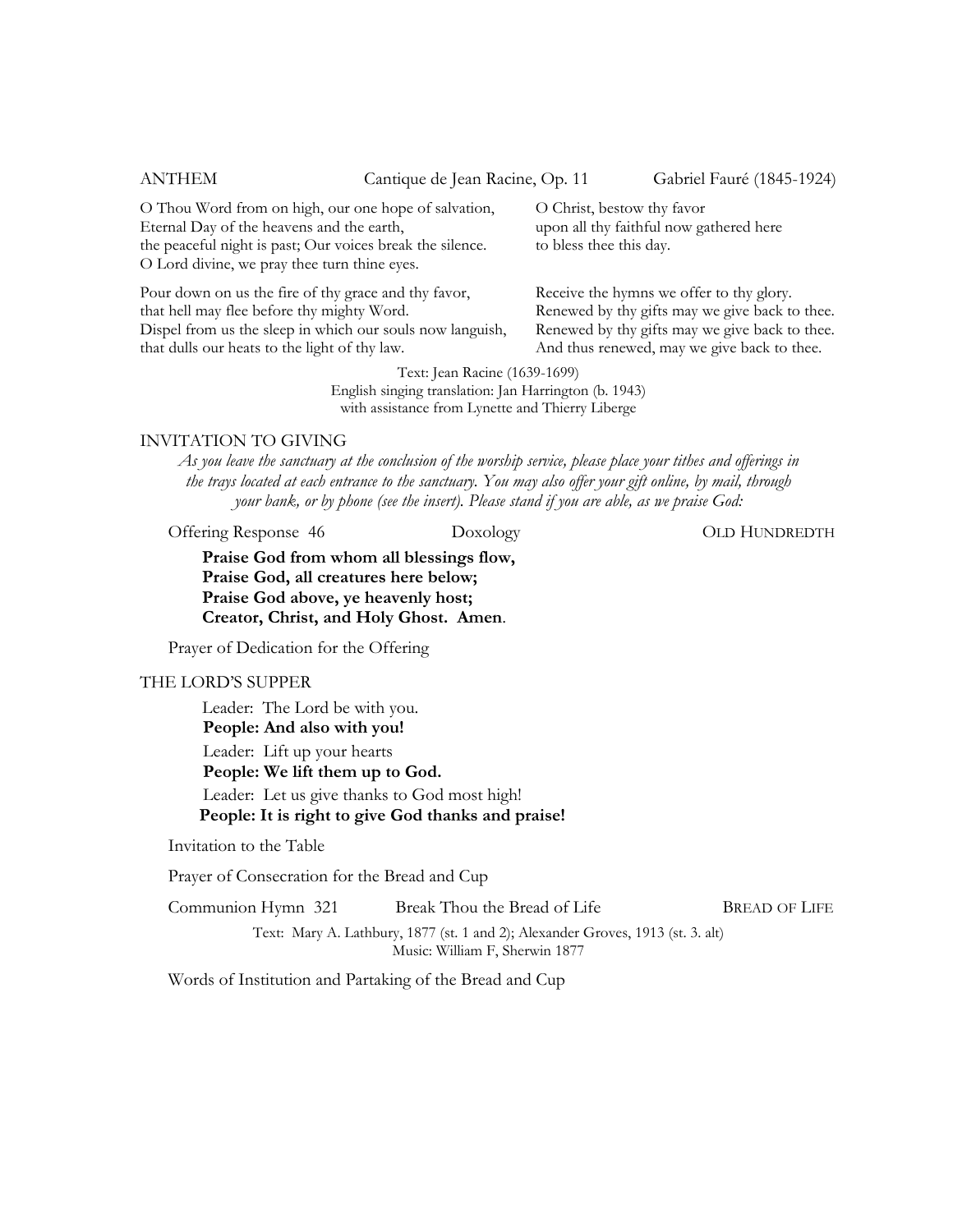Prayer of Thanksgiving and Lord's Prayer

Our Father, who art in Heaven, hallowed be Thy name;

Thy Kingdom come, Thy will be done, on earth, as it is in heaven.

Give us this day our daily bread, and forgive us our debts as we forgive our debtors; And lead us not into temptation, but deliver us from evil.

For Thine is the kingdom, and the power, and the glory forever. Amen.

### INVITATION TO COMMUNITY

| *CLOSING HYMN 335                                                                                                                                                                                     | Creating God, Your Fingers Trace |                   |                                                                                                                                                                                                                                       |                         | <b>TALLIS CANON</b>             |  |
|-------------------------------------------------------------------------------------------------------------------------------------------------------------------------------------------------------|----------------------------------|-------------------|---------------------------------------------------------------------------------------------------------------------------------------------------------------------------------------------------------------------------------------|-------------------------|---------------------------------|--|
|                                                                                                                                                                                                       |                                  |                   | Text: Jeffery Rowthorn, 1974 Music: Thomas Tallis, 1561<br>Words © 1979 The Hymn Society, administered by Hope Publishing Co.<br>Permission to list and stream obtained from ONE LICENSE with license #A-724866. All rights reserved. |                         |                                 |  |
| <i>*BENEDICTION</i>                                                                                                                                                                                   |                                  |                   |                                                                                                                                                                                                                                       |                         |                                 |  |
| Choral Benediction Response                                                                                                                                                                           |                                  |                   | Go Throughout the Whole World                                                                                                                                                                                                         | Jeremy Rawson (b. 1954) |                                 |  |
| Jesus said:<br>"Go throughout the whole world and preach the Gospel.<br>Whoever believes and is baptized will be saved."<br>As Jesus was blessing them he departed them and was taken up into heaven. |                                  |                   |                                                                                                                                                                                                                                       |                         |                                 |  |
| Text: Introit for the Sunday After Ascension Day<br>paraphrased from Mark 16 and John 17                                                                                                              |                                  |                   |                                                                                                                                                                                                                                       |                         |                                 |  |
| POSTLUDE                                                                                                                                                                                              |                                  | Jihye Choi, organ | III. Transports de joie from L'ascension<br>"Outbursts of joy from a soul before the glory of Christ which is its own glory"                                                                                                          |                         | Olivier Messiaen<br>(1908-1992) |  |
| As you leave the sanctuary, please place your offering in the trays and take                                                                                                                          |                                  |                   |                                                                                                                                                                                                                                       |                         |                                 |  |

Permission to podcast / stream the music in this service obtained from ONE LICENSE with license #A-724866 All rights reserved.

*your bulletin and communion cup with you to the receptacles located outside the sanctuary doors.* 

### **MUSICIANS**

Jihye Choi, organ Maria Izzo Walker, soprano Sara Dailey, alto Claire Tafoya, alto Connor Stratton, tenor Rivers Hawkins, bass

Members of the First Christian Church Sanctuary Choir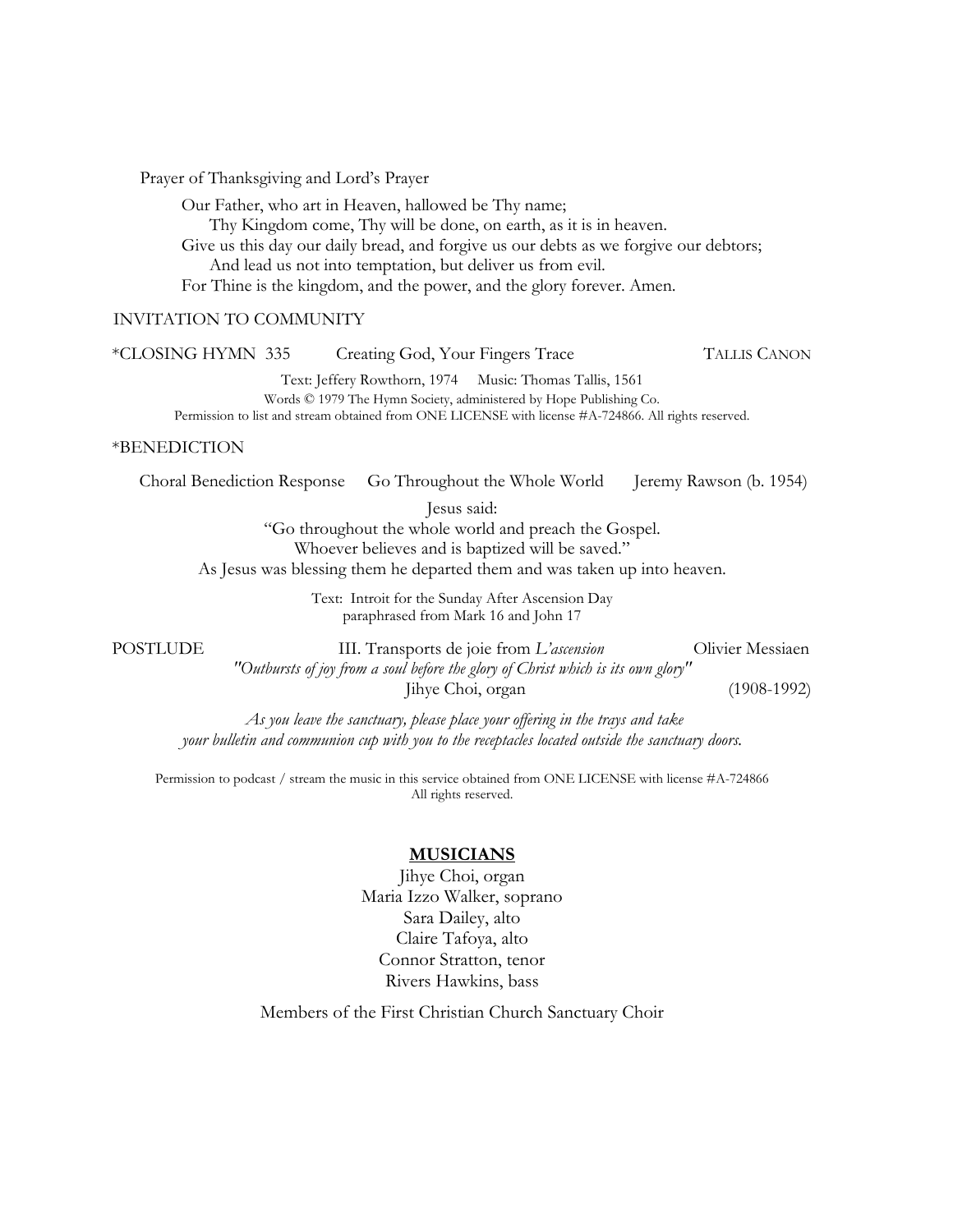# **ANNOUNCEMENTS**

### *Coming to FCC This Summer!*



This summer we will provide a time of connection to FCC's *Why*  $\frac{1}{2}$  **a** suppose of with fellowship and fun on the front lawn. There will be chairs, **that the law of the sign of the sit and chat, lawn games and chalk** for play, and light refreshments. Each week the theme will be slightly different, but they will all be focused on connecting to FCC

and God's work in our community. Table tents with discussion questions and information will be on each table. Most of all though, we just want to gather and enjoy each other's company, so come prepared to relax, eat treats, and have fun! **Please contact the church office if you are able to help with set up, refreshments, or lawn games. We also need 3-4 people to sign up to provide some snacks for June 5 (open signup), 12 (Elders), and 19 (Deacons).** *Please contact the church office to sign up for one of these dates.* 

### **Help Us Get FCC's Building Spruced Up**  *Sign up for a Project to Complete On Your Own Schedule*

 Your help is needed to spruce up the building before our new minister arrives! Instead of one "work day," the Property Commission is asking for volunteers to do the work by July 1 on your own timeframe. So, there is plenty of time to get lots of projects done!

 Projects will need to be done in coordination with the church calendar as some events are scheduled for May and June. <u>A sign-up sheet is on the reception desk</u>, or you can call the church office to sign up. Please consider pitching in as you can! Many hands make light work! Questions can be addressed to Cindy Welch or Peggy Stafford. Thanks!

### **MEN'S RETREAT**

Men of FCC are invited to join with the men of Woodhaven Christian Church for a half-day retreat with the theme "A Man After God's Own Heart." The event will be Saturday, June 11, from 9:00 am to noon at Woodhaven Christian Church, 3345 S. Leonard Springs Road. Our interim pastor, Will Jewsbury, will be the keynote speaker. To register for this free event call or text 317-987- 0123 with your name and please note that you are part of FCC. RSVP deadline is Friday, May 27.



### **Attention FCC Families!**

 Worship & Wonder will be on summer vacation beginning June 5, and will return after school resumes following Labor Day. We will provide Kids' Worship Bags and the PrayGround area will be open during the summer months. Thank you!